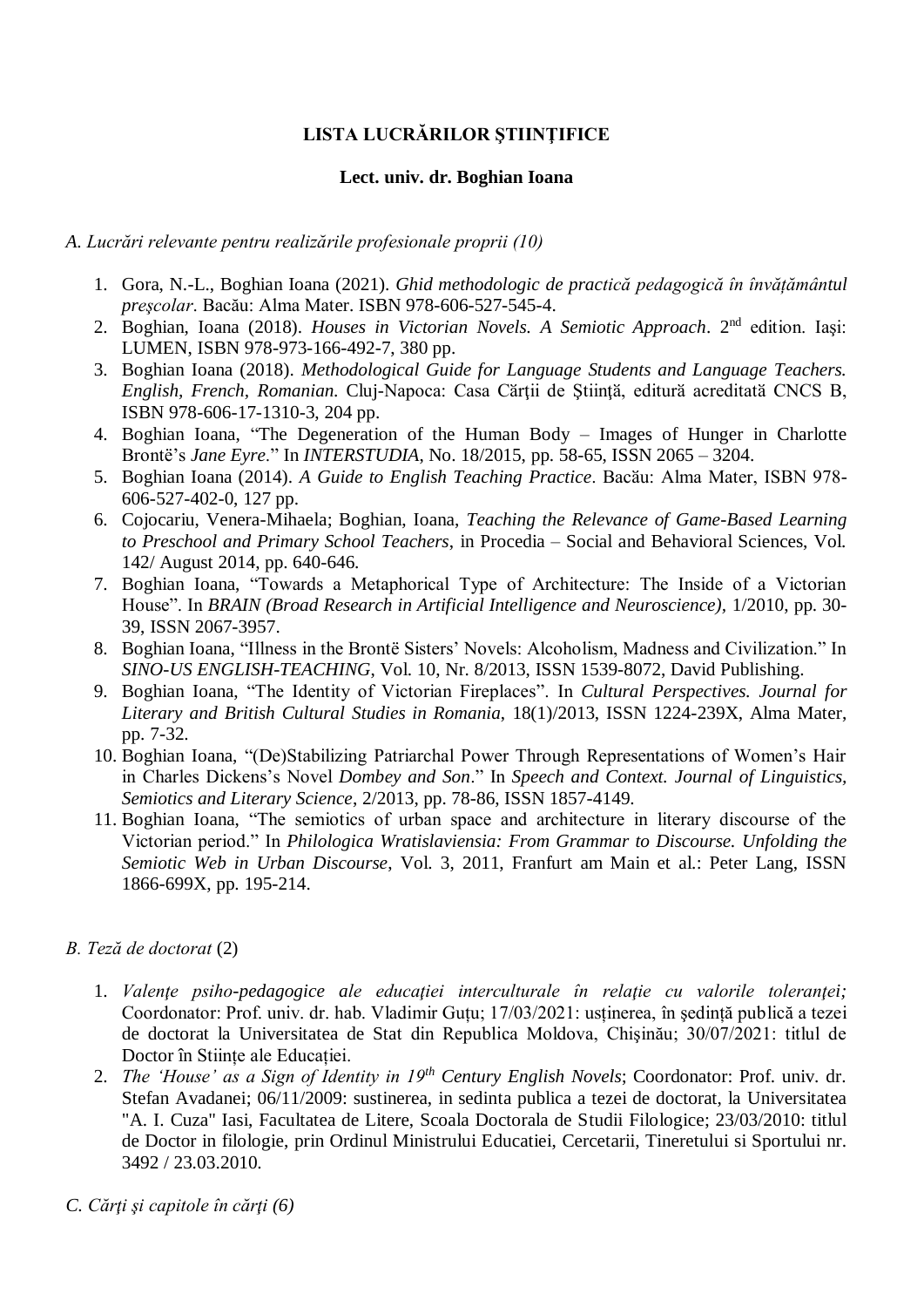- 1. Boghian Ioana (2021). Raising Students'Awareness of Unethical Information Technology Use. Springer, Singapore, eBook ISBN 978-981-16-1951-9. DOI [https://doi.org/10.1007/978-981-16-](https://doi.org/10.1007/978-981-16-1951-9) [1951-9.](https://doi.org/10.1007/978-981-16-1951-9)
- 2. Boghian Ioana, Popescu Carmen-Violeta, Ardeleanu Roxana. (2021). Responsible Online Ethical Teaching in Higher Education During the COVID-19 Pandemic. Springer, Singapore, eBook ISBN 978-981-16-1951-9. DOI [https://doi.org/10.1007/978-981-16-1951-9.](https://doi.org/10.1007/978-981-16-1951-9)
- 3. Mâță Liliana, Boghian Ioana, Poenaru Alexandra-Georgiana (2021). Current Issues of Ethica Use of Information Technology from the Perspective of University Teachers. Springer, Singapore, eBook ISBN 978-981-16-1951-9. DOI https://doi.org/10.1007/978-981-16-1951-9.
- 4. Boghian Ioana (2020). Curriculum for Intercultural Education on Ethnic Diversity Attitudes in Primary School. In cartea: Identities in Globalization. Intercultural Perspectives. Arhipelag XX1 Press, Tîrgu Mureş, ISBN: 978-606-8624-10-5.
- 5. Ioana Boghian, Carmen Popescu, Cristina Cîrtiță-Buzoianu (2020). Ways of implementing games in humanities. In cartea: GameIT- Gamestorming for Inovative Teaching. Wyższa Szkoła Bankowa w Poznaniu & ZDZISŁAW WĄSIK, Wroclaw. Plolonia, ISBN 978-83-7205-366-4.
- 6. Boghian Ioana, (2017). *Teaching for the Future. Tolerance Education*. Saarbrücken: Lambert Academic Publishing. ISBN 978-620-2-02251-4, 81 pp.
- 7. Boghian Ioana et alii, Venera-Mihaela Cojocariu (coord.), (2017). *Jocuri didactice minunate din diferite izvoare adunate*. Bucuresti: Editura Miniped, ISBN 978-606-9217-75-7, 202 pp.
- 8. M. Bermudez-Martinez, Boghian Ioana, V.-M. Cojocariu, G. Lazăr, I. Lazăr, J. A. Liebana-Checa, L. Mâță, L. Neophytou, P. Nunez-Delgado, E. Paparistodemou, T. Rutar Leban, S. Valiandes (2017). *Teachers Guide to Differentiated Instruction*. Nicosia: Cyprus Pedagogical Institute. ISBN 978-9963-0-9187-4, 223 pp.
- 9. Boghian Ioana, *Using Facebook in Teaching*, în Pătruţ, B., Pătruţ, M. (eds.): *Social Media in Higher Education: Teaching in Web 2.0*, Hershey, USA: IGI Global, ISBN\* ISBN13: 9781466629707, ISBN10: 1466629703, EISBN13: 9781466629714, 2013, pp. 86-103.
- 10. Lazӑr, G., Maţӑ, L., Koumi, K., Boghian Ioana, Cmeciu, D., Loizou, E., Patsalidou, F., Neophytou, L., Koutselini, M., Stoica, I. (2013). *[Curricular Innovations in the Training of Pre-](https://www.researchgate.net/publication/260419688_Curricular_Innovations_in_the_Training_of_Pre-Primary_and_Primary_Teachers_in_Cyprus_and_Romania)[Primary and Primary Teachers in Cyprus and Romania](https://www.researchgate.net/publication/260419688_Curricular_Innovations_in_the_Training_of_Pre-Primary_and_Primary_Teachers_in_Cyprus_and_Romania)*. Nicosia: University of Cyprus. ISBN 978-996-3700745, 195 pp.
- 11. Pătruț, B., Boghian Ioana (2012). *Natural Language Processing. Syntactic Analysis, Lexical Disambiguation, Logical Formalisms, Discourse Theory, Bivalent verbs*, AVM, München, 2012. ISBN 978-386-9-242071, 108 pp.
- 12. Boghian Ioana et alii, Cmeciu, D. (coord.), (2009): *English for Engineering Students*, Bacău: Editura Alma Mater, ISBN: 978-973-1833-53-8, 305 pp.

*D. Articole/studii in extenso publicate în reviste din fluxul ştiinţific internaţional (47)*

- 1. Boghian Ioana (2019). Empowering Teachers to deal with Classroom Diversity. Revista Românească pentru Educație Multidimensională. 2019, Vol. 11, Issue 3,pp.1-10.
- 2. Vladimir Guțu, Ioana Boghian (2019). A Bidimensional Psycho-pedagogical Model for Tolerance Education. Revista Românească pentru Educație Multidimesnională. 2019, vol. 11, nr. 4, pp. 1-16.
- **3.** Boghian Ioana, Cojocariu Venera-Mihaela, Popescu Carmen-Violeta, Mâță Liliana (2019). Game-based learning. Using board games in adult education. Journal of Educational Sciences & Psychology, ISSN [2247-6377](http://road.issn.org/issn/2247-8558-journal-of-educational-sciences-psychology-#.WphdHOeYO70) ISSN (online) [2247 –](http://road.issn.org/issn/2247-8558-journal-of-educational-sciences-psychology-#.Wphd1OeYO70) 8558 [http://jesp.upg-ploiesti.ro/.](http://jesp.upg-ploiesti.ro/) 2019, Vol.: 9 Issue: 1 Pag.: 51-57.
- 4. Cojocariu Venera-Mihaela, Boghian Ioana (2020). Urban/Rural Workplace A Relevant Factor in Manifesting Intercultural Sensitivity. Revista Românească pentru Educație Multidimensională, Vol. 12, Issue 4, pp. 205-221.
- 5. Mâță Liliana, Boghian Ioana (2019). Perception of Teachers in Higher Education towards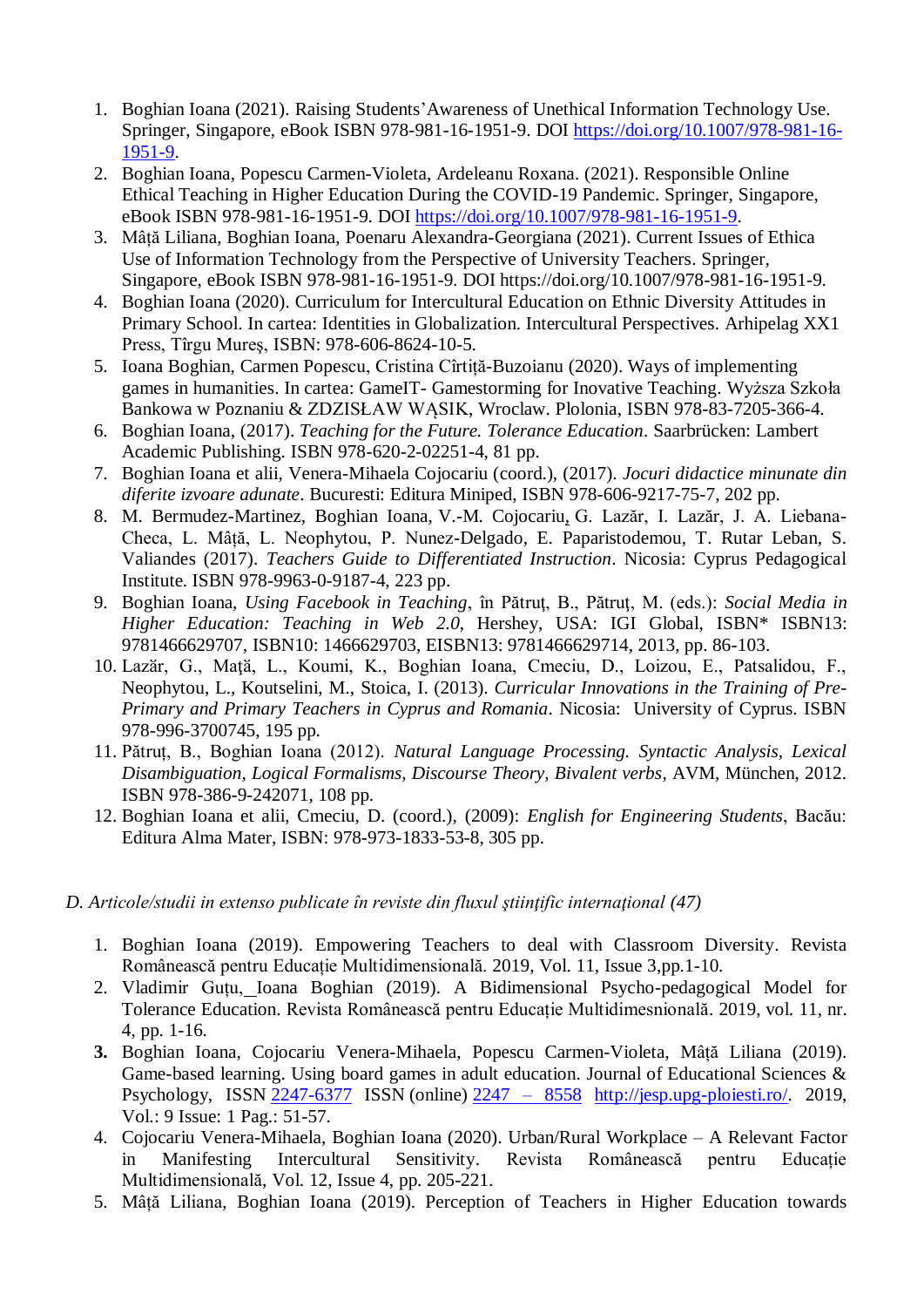Ethical Issues of Information Technology Use. Revista Românească pentru Educație Multidimensională. Vol. 11, Issue 4, Sup. 1, pp. 156-169.

- 6. Boghian Ioana (2019). Methodological Guidelines for Teaching Intercultural Education. Studia Universitatis Moldaviae, ISSN 1857-2103 ISSN online 2345-1025. nr. 5 (125), pp.87-93.
- 7. Boghian Ioana (2020). Toleranța de la valoare umană la atitudine profesională a cadrului didactic. Studii şi cercetări ştiințifice, ISSN 2559 – 3455, ISSN-L 1224-841X. vol. 43, pp. 81- 100.
- 1. Boghian Ioana, Savin Petronela (2020). The Romanian Traditional Oven: Cultural Practices and Significations. CULTURAL PERSPECTIVES, ISSN 1224-239X. Nr. 25, pp. 41-54.
- 2. Venera-Mihaela Cojocariu, Ioana Boghian (2019). Discrimination Of Children In The Romanian Educational System. The European Proceedings of Social & Behavioural Sciences EpSBS e-ISSN: 2357-1330. Volume LXVII, pp. 119-128.
- 3. Venera-Mihaela Cojocariu, Ioana Boghian (2019). Poverty Discrimination of Children in School. From Reality to Solutions. The European Proceedings of Social & Behavioural Sciences EpSBS e-ISSN: 2357-1330; 2019, Volume LX, Pages:195-203.
- 4. Liliana MÂȚĂ, Roxana Maria GHIAȚĂU, Alexandra Georgiana POENARU, Ioana BOGHIAN (2019). Models and Theories of Unethical Use of Information Technology in Higher Education. *The 15 th International Scientific Conference eLearning and Software for Education. New technologies and redesigning learning spaces*, Bucureşti, Carol I National Defence University Publishing House. 2019, vol. 1, pp. 138-144.
- 5. Boghian Ioana, "Private and Public Spaces in Charles Dickens's Great Expectations". In *Cultural Perspectives. Journal for Literary and British Cultural Studies in Romania*, pp. 218- 229, nr. 10/2005 – ISSN 1224-239X, Bacău, (revistă inclusă în peste 5 BDI);
- 6. Boghian Ioana, "Anthropological Discourses in 19th Century English Novels". In *INTERSTUDIA*, Nr. 2/2008, "Otherness and Identity. Journeys Back to the Self", pp. 125 – 132, Ed. Alma Mater, Bacău, ISSN 2065 – 3204, (revistă inclusă în 5 BDI);
- 7. Boghian Ioana, "The House between the Roles of Subject and Object in Victorianism". In *INTERSTUDIA*, 3/2009, pp. 243-250, ISSN 2065 – 3204, (revistă inclusă în 5 BDI);
- 8. Boghian Ioana, *"*The Prison as a Sign in Charles Dickens' Novels". In *INTERSTUDIA*, 3/2009, pp. 251-258, ISSN 2065 – 3204, (revistă inclusă în 5 BDI);
- 9. Boghian Ioana, "Actors and Roles in W. M. Thackeray's "Vanity Fair". In *INTERSTUDIA*, 5/2009, pp. 106-112, ISSN 2065 – 3204, (revistă inclusă în 5 BDI);
- 10. Boghian Ioana, "The Metaphor of the Body as a House in 19th-Century English Novels". In *Styles of Communication*, Vol. 1, No. 1/2009, pp. 1-13, Online ISSN: 2067-564X, Print ISSN: 2065-7943. (revistă inclusă în 4 BDI);
- 11. Boghian Ioana, "Reconstructing Fragments of Charles Dickens' (Auto)Biography through *David Copperfield*". In *Speech and Context. Journal of Linguistics, Semiotics and Literary Science*, Year I, No. 1/2009, pp. 101-109, ISSN 1857-4149, (revistă inclusă în peste 5 BDI);
- 12. Boghian Ioana, "The Victorian House: Icon, Index, Symbol". In *Speech and Context. Journal of Linguistics, Semiotics and Literary Science*, Year II, No. 1/2010, ISSN 1857-4149, pp. 31-38, (revistă inclusă în peste 5 BDI);
- 13. Boghian Ioana, "The Game of Irony in Charles Dickens' Novels". In *LIBRI. Linguistic and Literary Broad Research and Innovation*, Vol. 1, No. 1/2010, ISSN 2068-0627, pp. 49-58, (revistă inclusă în peste 5 BDI);
- 14. Boghian Ioana, "The Ekphrasis of the Victorian House". In *Cultural Perspectives. Journal for Literary and British Cultural Studies in Romania*, Nr. 15/2010, ISSN 1224-239X, pp. 7-36. (revistă inclusă în peste 5 BDI);
- 15. Boghian Ioana, "A Semiotic Approach to the Act of Naming Houses in Victorian Novels". In *Speech and Context. Journal of Linguistics, Semiotics and Literary Science*, Year III, No. 2/2011, ISSN 1857-4149, pp. 97-107. (revistă inclusă în peste 5 BDI);
- 16. Boghian Ioana, "The Didactics of English Literature from the Perspective of Student-centered Strategies". In *JIPED (Journal of Innovation in Psychology, Education and Didactics)*, 16 (1)/ 2012, ISSN 224-4579, E-ISSN 2392-7127. (revistă inclusă în peste 5 BDI);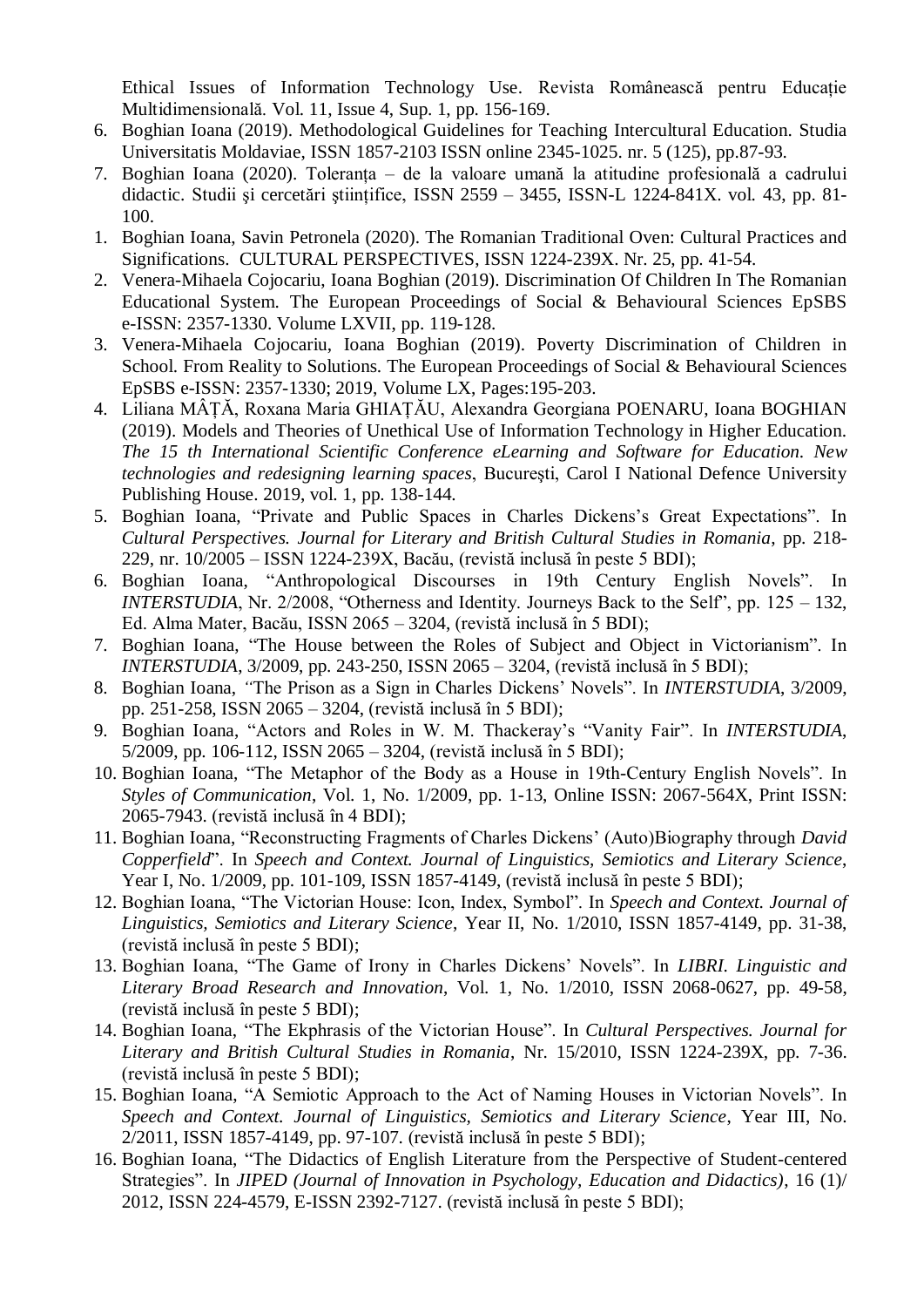- 17. Boghian Ioana, "Children and the Discourse of Marginality in 19<sup>th</sup>-Century English Novels". In *INTERSTUDIA*, Nr. 13/2013, pp. 41-52, ISSN 2065 – 3204. (revistă inclusă în 5 BDI);
- 18. Boghian Ioana, "(De)Stabilizing Patriarchal Power Through Representations of Women's Hair in Charles Dickens's Novel *Dombey and Son*." In *Speech and Context. Journal of Linguistics, Semiotics and Literary Science*, 2/2013, pp. 78-86, ISSN 1857-4149, (revistă inclusă în peste 5 BDI);
- 19. Boghian Ioana, "Illness in the Brontë Sisters' Novels: Alcoholism, Madness and Civilization." In *SINO-US ENGLISH-TEACHING*, Vol. 10, Nr. 8/2013, ISSN 1539-8072, David Publishing; (revistă inclusă în peste 5 BDI);
- 20. Boghian Ioana, "The Identity of Victorian Fireplaces". In *Cultural Perspectives. Journal for Literary and British Cultural Studies in Romania*, 18(1)/2013, ISSN 1224-239X, Alma Mater, pp. 7-32, (revistă inclusă în peste 5 BDI);
- 21. Boghian Ioana, "Common European Culture in George Eliot's *Middlemarch*." In *INTERSTUDIA*, Nr. 15/2014, pp. 95-101, ISSN 2065 – 3204, (revistă inclusă în 5 BDI);
- 22. Boghian Ioana, "Do we still need literature: a questionnaire-based inquiry." In *JIPED (Journal of Innovation in Psychology, Education and Didactics)*, 18 (1)/ 2014, ISSN 224-4579, E-ISSN 2392-7127, (revistă inclusă în peste 5 BDI);
- 23. Boghian Ioana, "Middle-Class Women, Tea Drinking and Victorian Cultural Paradigms: Domesticity, Stability and Respectability." In *Speech and Context. Journal of Linguistics, Semiotics and Literary Science*, Year VI, No. 1/2014, ISSN 1857-4149, pp. 88-99, (revistă inclusă în peste 5 BDI);
- 24. Boghian Ioana, "Didactogenicity and the Romanian Educational System." In *JIPED (Journal of Innovation in Psychology, Education and Didactics)*, 18 (2)/ 2014, ISSN 224-4579, E-ISSN 2392-7127, (revistă inclusă în peste 5 BDI);
- 25. Boghian Ioana, "The Degeneration of the Human Body Images of Hunger in Charlotte Brontë's *Jane Eyre*." In *INTERSTUDIA*, No. 18/2015, pp. 58-65, ISSN 2065 – 3204. (revistă inclusă în 5 BDI);
- 26. Boghian Ioana, "A Questionnaire-Based Investigation on Didactogenicity in the Romanian Educational System". In *JIPED (Journal of Innovation in Psychology, Education and Didactics*), 19 (1)/ 2015, pp. 101 -110, ISSN 224-4579, E-ISSN 2392-7127, (revistă inclusă în peste 5 BDI);
- 27. Boghian Ioana, "A Semiotic Approach to Illness in Emily Brontë's *Wuthering Heights*". In *Speech and Context. Journal of Linguistics, Semiotics and Literary Science*, Year VI, No. 1/2015, ISSN 1857-4149, pp. 63-76, (revistă inclusă în peste 5 BDI);
- 28. Boghian Ioana, "The Space of the Romanian Kitchen. Cultural Practices and Significations"*.* In *Cultural Perspectives. Journal for Literary and British Cultural Studies in Romania*, 21/2016, pp. 9-33. ISSN 1224-239X. (revistă inclusă în peste 5 BDI);
- 29. Boghian Ioana, "Teachers' Perspectives on Tolerance Education. A Literature Review"*.* In *JIPED (Journal of Innovation in Psychology, Education and Didactics)*, 20 (2)/2016, pp. 176- 191. ISSN 224-4579, E-ISSN 2392-7127. (revistă inclusă în peste 5 BDI);
- 30. Boghian Ioana, "Metacognitive Learning Strategies in Teaching English as a Foreign Language"*.* In *JIPED (Journal of Innovation in Psychology, Education and Didactics)*, 20 (1)/2016, pp. 53-62. ISSN 224-4579, E-ISSN 2392-7127. (revistă inclusă în peste 5 BDI);
- 31. Boghian Ioana, "Ritualistic Values of Romanian Kitchen Tools". In *Cultural Perspectives. Journal for Literary and British Cultural Studies in Romania*, nr. 22/2017, pp. 49-62, ISSN: 1224-239X; ISSN (ONLINE) 2559-3439; ISSN-L 1224-239X. (revistă inclusă în peste 5 BDI);
- 32. Boghian Ioana, "Functions of dreams about food and eating in literature". In *INTERSTUDIA*, No. 21/2017, pp. 27-36. (revistă inclusă în 5 BDI);
- 33. Boghian Ioana, "A Psycho-pedagogical Approach to the Concept of Tolerance". In *JIPED (Journal of Innovation in Psychology, Education and Didactics)*, 21 (1)/2017, pp. 97-110. (revistă inclusă în peste 5 BDI);
- 34. Boghian Ioana, "The Values of Tolerance Education. A Literature Review". In *JIPED (Journal of Innovation in Psychology, Education and Didactics)*, 21 (2)/2017, pp. 205-220. (revistă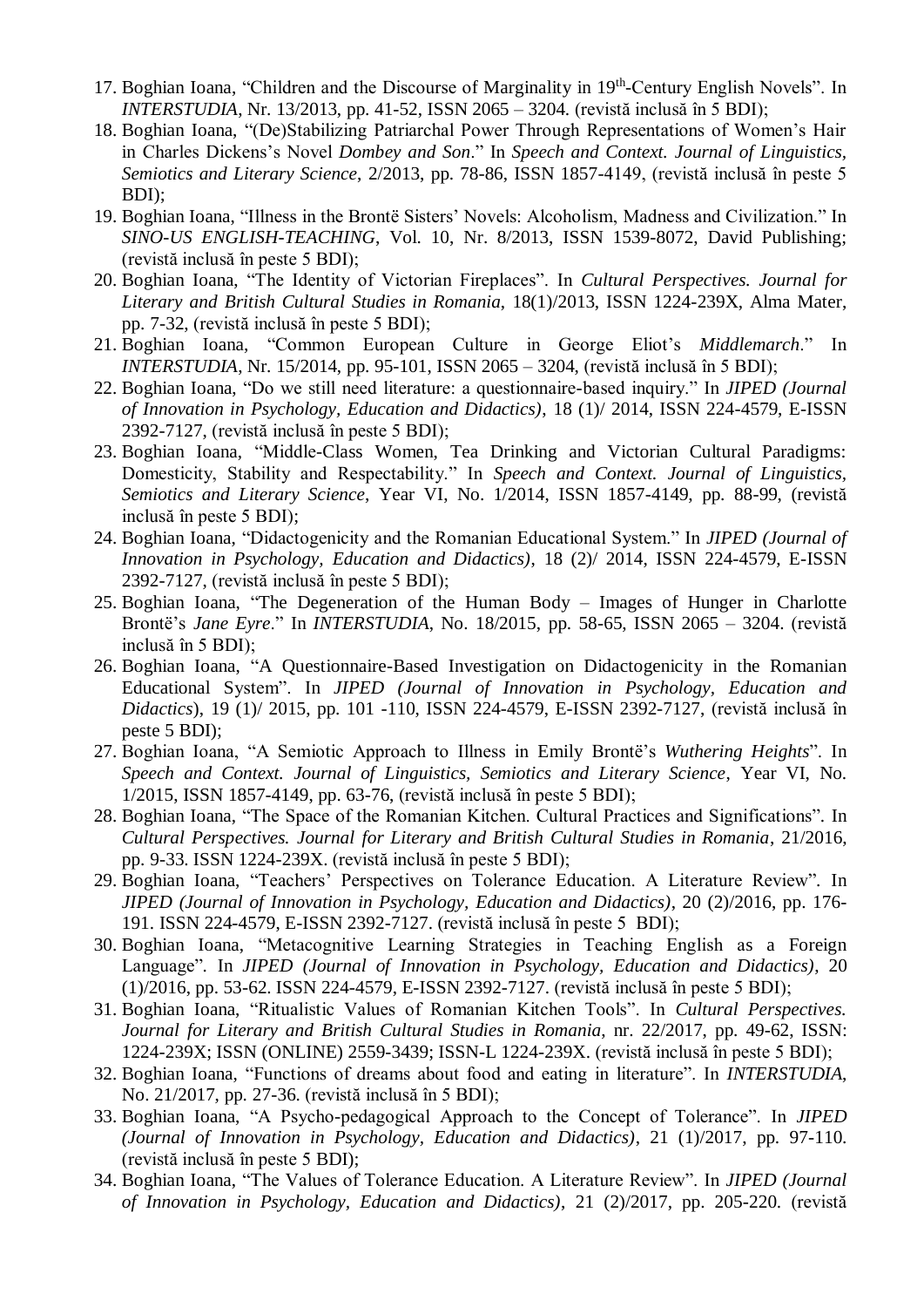inclusă în peste 5 BDI);

- 35. Boghian Ioana, "Towards a Metaphorical Type of Architecture: The Inside of a Victorian House". In *BRAIN (Broad Research in Artificial Intelligence and Neuroscience),* 1/2010, pp. 30- 39, ISSN 2067-3957. (revistӑ indexatӑ în [Web of Science](http://science.thomsonreuters.com/cgi-bin/jrnlst/jlresults.cgi?PC=MASTER&ISSN=2067-3957) (Emerging Sources Citation Index, by Thomson-Reuters/Clarivate Analytics, Fi=0,25).
- 36. Boghian Ioana, "Representations of Hair in Victorian Literature. By Galia Ofek (Hampshire, UK: Ashgate, 2009), xi + 271 pp.", in *The European Legacy*, Vol. 16, No. 3, pp. 407-408, 2011.
- 37. Boghian Ioana, "War of No Pity: The Indian Mutiny and Victorian Trauma. By Christopher Herbert (Princeton, NJ: Princeton University Press, 2008), xiii + 334 pp.", in *The European Legacy*, Vol. 16, No. 5, pp. 669-670, 2011.
- 38. Boghian Ioana, "Genres of Modernity: Contemporary Indian Novels in English. By Dirk Wiemann (Amsterdam: Rodopi, 2008), 334 pp.", in *The European Legacy*, Vol. 16, No. 6, pp. 814-814, 2011.
- 39. Boghian Ioana, "Fracture and Fragmentation in British Romanticism. By Alexander Regier (Cambridge: Cambridge University Press, 2010), ix + 240 pp.", in *The European Legacy*, Vol. 17, No. 3, pp. 401-402, 2012.
- 40. Boghian Ioana, "History and Cultural Memory in Neo-Victorian Fiction: Victorian Afterimages. By Kate Mitchell (Hampshire, UK: Palgrave Macmillan), ix + 222 pp.", in *The European Legacy*, Vol. 17, No. 4, pp. 538-539, 2012.
- 41. Boghian Ioana, "The Renaissance: A Sourcebook. Edited by Lena Cowen Orlin (Hampshire, UK: Palgrave Macmillan, 2009), xxv + 299 pp.", in *The European Legacy*, Vol. 17, No. 5., pp. 687-687, 2012.
- 42. Boghian Ioana, "Distinction. A Social Critique of the Judgment of Taste. By Pierre Bourdieu (London: Routledge, 2010), xxx+607 pp.", in *The European Legacy*, Vol. 2, No. 8., pp. 435-436, 2013.
- 43. Boghian Ioana, "Empire and Pilgrimage in Conrad and Joyce. By Agata Szczeszak-Brewer (Gainsville, FL: University Press of Florida, 2011), xii+201 pp.", in *The European Legacy*, Vol., No., pp. 1-1, 2013.
- 44. Boghian Ioana, "Imagery in the 21st Century. Edited by Oliver Grau and Thomas Veigl". In *The European Legacy*, 21 (2)/2016, pp. 212-213.
- 45. Boghian Ioana, "States, Markets and Education: The Rise and Limits of the Education State". In *The European Legacy*, 22 (1)/2016, pp. 97-98.
- 46. Boghian Ioana, "Mary Wollstonecraft, Pedagogy and the Practice of Feminism." In *The European Legacy*, 21 (7)/2016, pp. 748-749.
- 47. Boghian Ioana, "Cultural Types and Spaces in Eighteenth-Century English Narratives. Interdisciplinary Readings/Mihaela Culea". In *INTERSTUDIA*, 11: 1/ 2012, pp. 254-256. Bacău: Alma Mater.
- 48. Boghian Ioana, "The Universe from the Spoon. On Romanian Food Terminology (Universul din lingură. Despre terminologia alimentară românească)/Petronela Savin". In *Cultural Perspectives*, 21/2016, pp. 147-152. Bacău: Alma Mater.
- 49. Mâtă, Liliana; Boghian, Ioana; Konstantinos, Koumi, "Literature Review of Current Studies in the Field of In-Service Training of Pre-Primary and Primary School Teachers". In *JIPED (Journal of Innovation in Psychology, Education and Didactics)*, 16 (1)/ 2012, ISSN 224-4579, E-ISSN 2392-7127, pp. 45-56. (revistă inclusă în peste 5 BDI);
- 50. Mâţă, Liliana; Boghian, Ioana, "Curricular innovations in the Romanian training programmes for in-service pre-primary and primary school teachers". In *JIPED (Journal of Innovation in Psychology, Education and Didactics)*, 16 (2)/ 2012, ISSN 224-4579, E-ISSN 2392-7127, pp. 127-134. (revistă inclusă în peste 5 BDI);
- 51. Boghian Ioana; Dubina, Elena, "The relation between preschoolers' quality family time and their level of social skills". In *JIPED. Journal of Innovation in Psychology, Education and Didactics*, 17 (1)/ 2013, ISSN 224-4579, E-ISSN 2392-7127, pp. 33-40. (revistă inclusă în peste 5 BDI);
- 52. Petronela Savin; Boghian, Ioana, "The methodological aspects of a Romanian-English contrastive collection of food idioms and proverbs". In *Studii si Cercetari Stiintifice. Seria*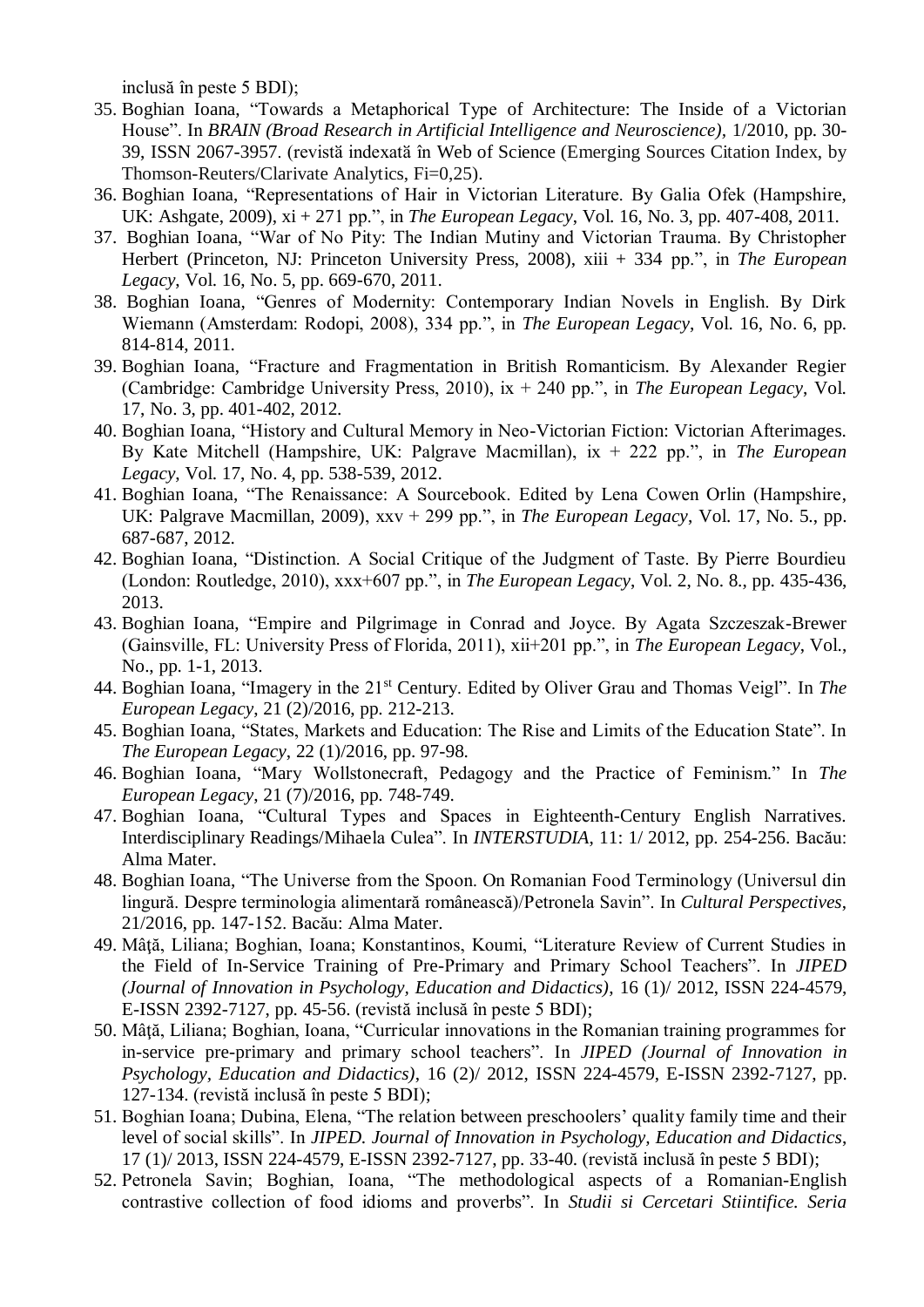*Filologie*, ISSN 1224-841, 2014, 32, pp. 99-107. (revistă inclusă în peste 5 BDI);

53. Pătruţ, Bogdan; Boghian Ioana, "A Delphi Application for the Syntactic and Lexical Analysis of a Phrase Using Cocke, Younger and Kasami Algorithm". In *BRAIN. Broad Research in Artificial Intelligence and Neuroscience*, Vol. 1, Nr. 2/2010, ISSN 2068-0473, E-ISSN 2067- 3957, pp. 119-126. (revistă indexată în [Web of Science](http://science.thomsonreuters.com/cgi-bin/jrnlst/jlresults.cgi?PC=MASTER&ISSN=2067-3957) (Emerging Sources Citation Index, by Thomson-Reuters/Clarivate Analytics, Fi=0,25).

## *E. Publicaţii in extenso apărute în lucrări ale conferinţelor internaţionale de specialitate (17)*

- 1. Boghian Ioana, *Culture and Distance in Salman Rushdie's Midnight's Children*, Semiotics Beyond Limits. Proceedings of the First ROASS Conference, 2006, Ed. Alma Mater, Bacău, pp. 279-287, ISSN 1842-6409.
- 2. Boghian Ioana, *The Naming of Characters as Identity in 19th Century English Novels*, The Knowledge Based Organization. Conference Proceedings XIV, 2007, pp. 118-126, ISBN 978- 973-7809-71-1, 978-973-7809-97-1.
- 3. Boghian Ioana, *The Naming of Places and Buildings as Identity in 19th Century English Novels*, The Knowledge Based Organization. Conference Proceedings XIV, 2007, pp. 127-135, ISBN 978-973-7809-71-1, 978-973-7809-97-1.
- 4. Boghian Ioana, *Archetypes in Salman Rushdie's The Ground Beneath Her Feet*, Inter Litteras Et Terras, Editura Universităţii Suceava, Suceava, 2008, ISSN 1843-5823.
- 5. Boghian Ioana, *The Relationship Between Space and Character in Anne Brontë's The Tenant of Wildfell Hall*, The Knowledge Based Organisation, Conference Proceedings 12, 2008, pp. 468 – 475, Land Forces Academy Publishing House, Sibiu, ISSN 1843-6722.
- 6. Boghian Ioana, *The Discourse of the Owner in Charles Dickens' Dombey and Son*, The Knowledge Based Organisation, Conference Proceedings 12, 2008, pp. 476 – 483, Land Forces Academy Publishing House, Sibiu, ISSN 1843-6722.
- 7. Boghian Ioana, *An Architectural Semiotics of the House in 19th Century English Novels*, "Individual and Specific Signs. Paradigms of Identity in Managing Social Representations" Proceedings, pp. 689 – 694, 2008, Alma Mater, Bacău, ISBN-978-973-1833-62-0.
- 8. Boghian Ioana, *The Hierarchy and Functions of Houses in 19th Century English Novels*, The Knowledge Based Organization. Conference Proceedings 9, 2008, pp. 339 – 346, ISSN 1843 – 6722.
- 9. Boghian Ioana, *The Hierarchy and Functions of Rooms in 19th Century English Novels*, The Knowledge Based Organization. Conference Proceedings 9, 2008, pp. 347 – 353, ISSN 1843 – 6722.
- 10. Boghian Ioana, *The Garden as Intermediary Space in Charlotte Brontë's "Villette"*, Transmodernity. Managing Global Communication. Proceedings of the 2nd ROASS Conference, 2009, Ed. Alma Mater, Bacau, pp. 379-388, ISSN 1842-6409.
- 11. Boghian Ioana, *The Architectural Discourse of Transition in Victorian Culture*, Transmodernity. Managing Global Communication. Proceedings of the 2nd ROASS Conference,2009, Ed. Alma Mater, Bacau, pp. 518-529, ISSN 1842-6409.
- 12. Boghian Ioana, *From Architecture to Textual Representation in E. Brontë's "Wuthering Heights"*, Proceedings of the International Conference Identity, Alterity, Hybridity, 2009, pp. 280-289, ISBN 978-606-8008-318.
- 13. Boghian Ioana, "The Need for Innovation in teaching the Didactics of Foreign Languages". In Boldea, I. (ed.), *Studies on Literature, Discourse and Multicultural Dialogue*. Târgu Mureş: Editura Arhipelag XXI. 2015. pp. 444-458, ISBN: 978-606-8624-21-1.
- 14. Boghian Ioana, "A Model for Teaching Cultural Awareness in Foreign Language Classes". In Boldea, I. (ed). *Globalization and National Identity. Studies on the Strategies of Intercultural Dialogue. Language and Discourse*. Târgu Mureş: Arhipelag XXI Press, 2016, pp. 967-981. Proceedings of the International Conference *Globalization, Intercultural Dialogue and National Identity* –  $3<sup>rd</sup>$  Edition, 2016.